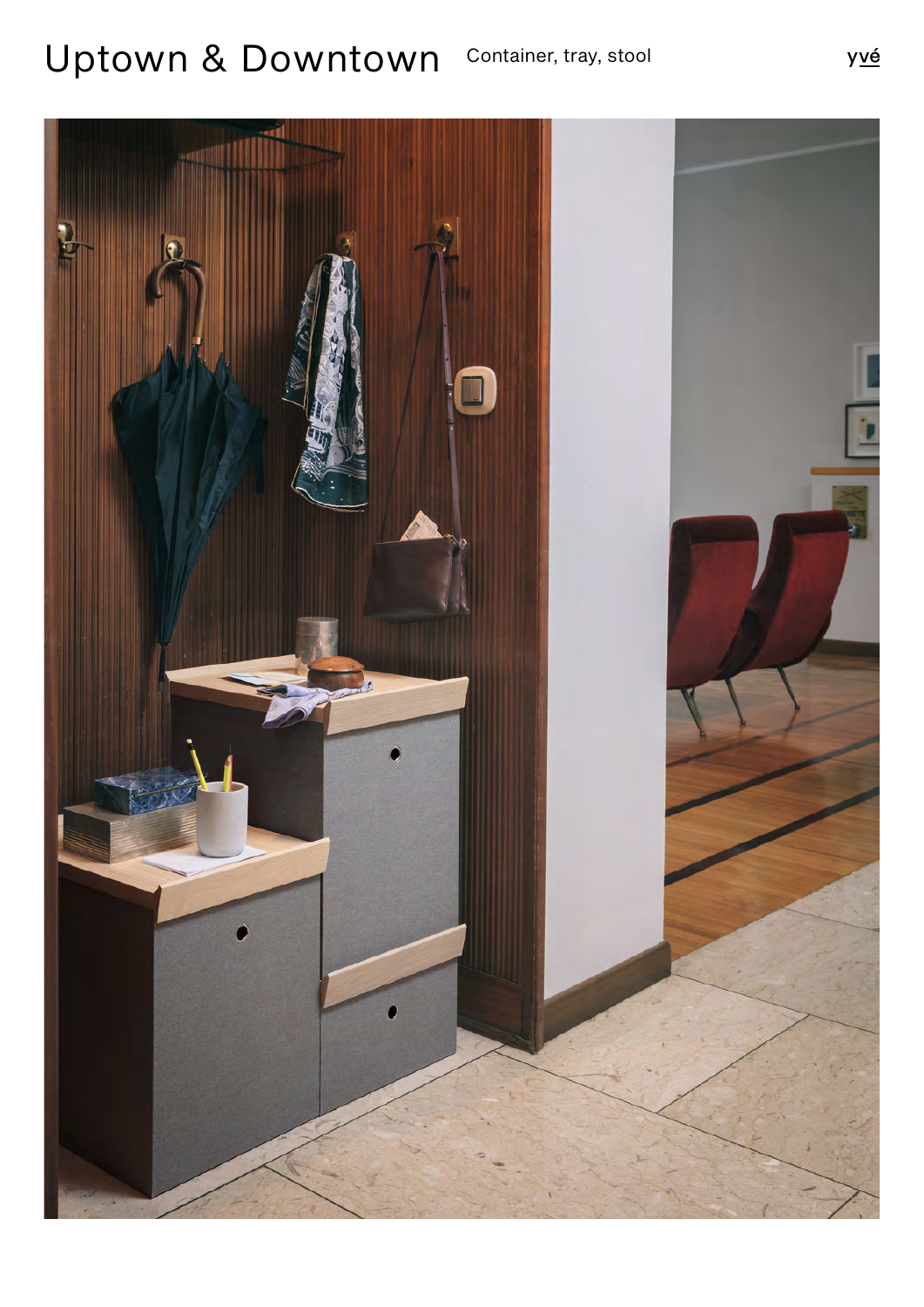

Downtown DT-205 Container / tray

Uptown UT-205 Container / tray / stool W 32 cm D 46 cm H 45 cm Name and code Category Dimensions



W 32 cm D 46 cm H 24 cm



Technical information



Uptown — Uptown is a multipurpose complement characterized by a central cardboard structure on which a basalt gray 100% cotton paper-fabric has been hand-glued. Uptown, as well as a container, can be used as a table, tray or even a stool, as the solid oak cover / top is able to support the weight of a person. Uptown fully expresses its personality both as a single piece and in combination with Downtown, the furniture of the same family with lower dimensions.

Downtown — Rigorous and recognizable, Downtown has a central structure in cardboard on which a 100% cotton paper-fabric has been hand-glued in a sophisticated basalt gray shade that blends harmoniously with the natural oak of the cover and blends with the stainless steel of the "punto of taking". The complement, that can be used as well as a container, as well as a tray. Downtown can live as individually, but replicated or in combination with Uptown, furniture of the same family with greater height and in an extra stool function.

Product not suitable for the bathroom environment.

Natural oak, fabric-covered cardboard, stainless steel handle Characteristics of paper-fabric: 100% cotton. Warp: cotton Weft: cotton Thickness mm (inches): ~ 0.34 (0.013) Weight (g / m2): ~ 225 Lining paper (g / m2): none

Uptown & Downtown

yvé

Material description







Top Natural oak

Standard color combinations\*

Natural oak





Fabric-covered cardboard, basalt grey

Fabric-covered cardboard, basalt grey

Box